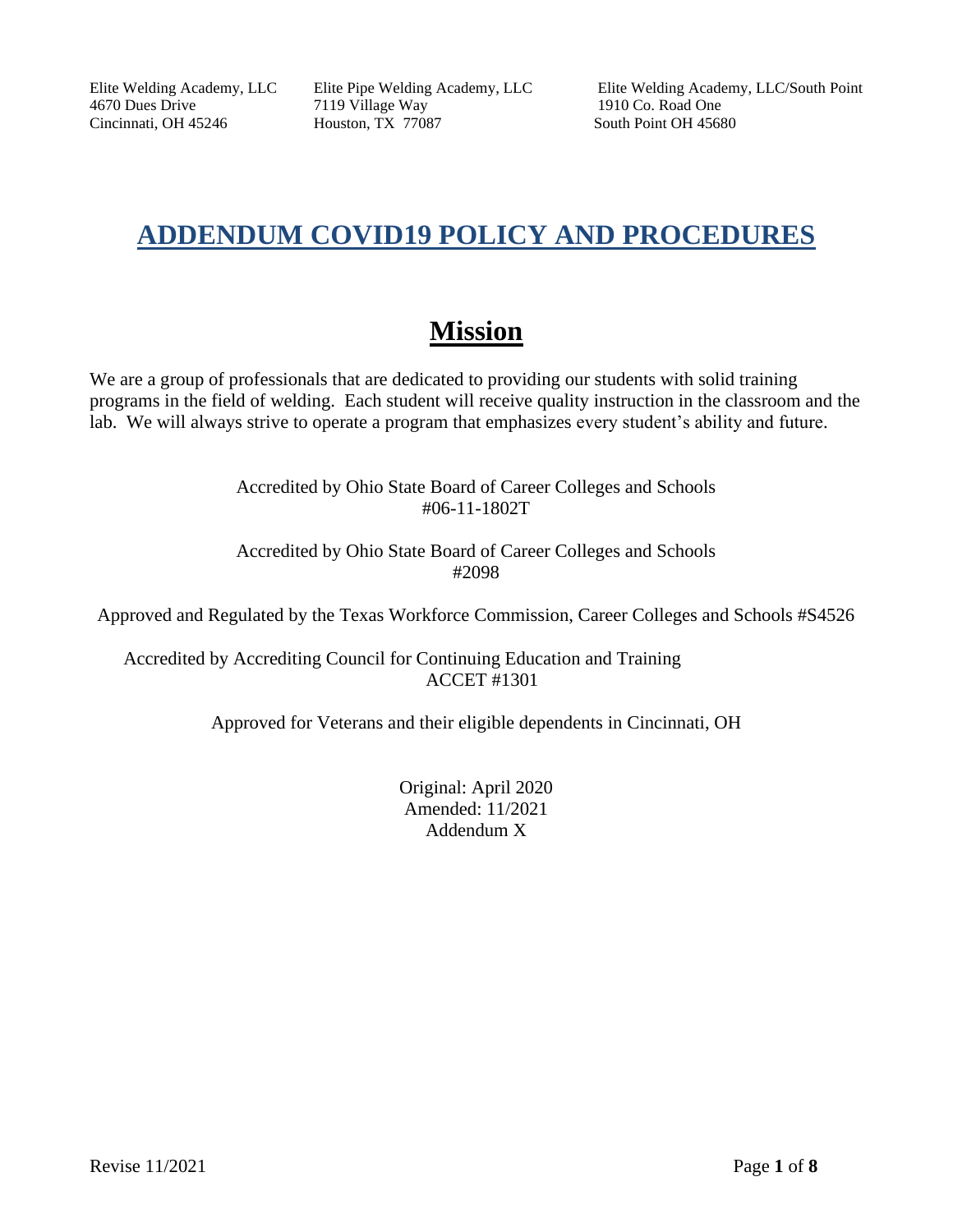### **TABLE OF CONTENTS**

| <b>Table of Contents</b>                        |   |
|-------------------------------------------------|---|
| <b>Mask Mandate</b>                             |   |
| Tours/visits                                    |   |
| Preparedness All Campuses                       |   |
| Lunches                                         |   |
| <b>LOA</b>                                      |   |
| Steps to prevent spread / if possible, exposure | 6 |
| <b>COVID Decision Matrix</b>                    |   |

The Executive Director in conjunction with the schools' Directors oversees all described procedures and policies. Each employee has designated responsibilities, but input and extra assistance are readily given by all staff.

Contact information:

Genois Thomas 513.454.3215 office / 513.313.8727 cell Mike Rice 513.454.3221 office / 513.265.6074 cell Jackie Montgomery 513.454.3289 office / 513.814.7033 cell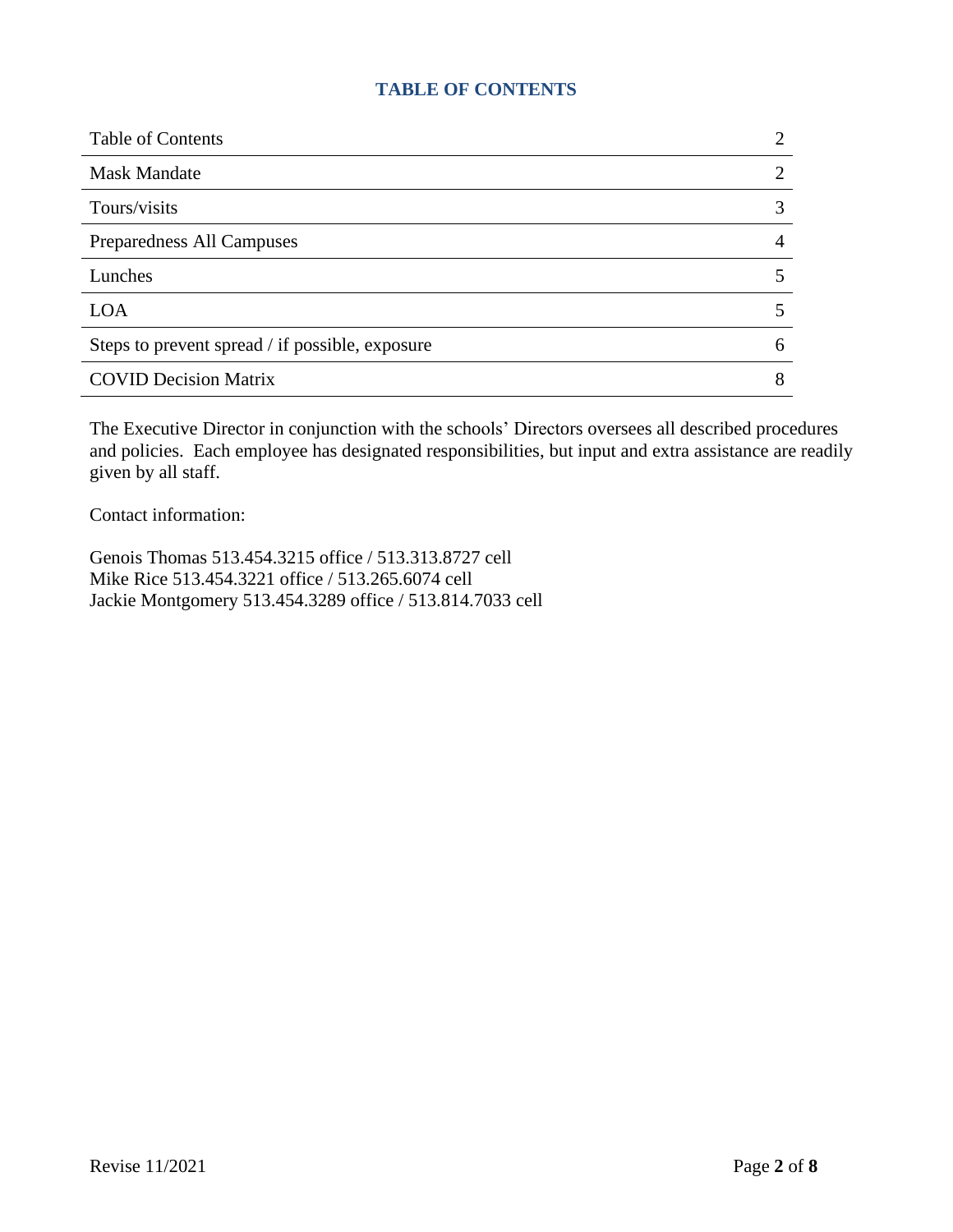# **Mask Mandate**

#### *Policy:*

To remain in compliance with CDC guidance on social distancing and keeping the work/school environment.

#### *June 2, 2021, Mask Mandate was lifted and is no longer be required. EWA recommend individuals not vaccinated wear a mask*

# **Tours**

# *Policy:*

To remain in compliance with CDC guidance on social distancing and keeping the work/school environment safe, EWA will accommodate live and virtual tours will be in effect until COVID19 restrictions are lifted.

#### *Procedures:*

- 1) Live in-person tours are scheduled
- 2) Consist of three (3) members of the same family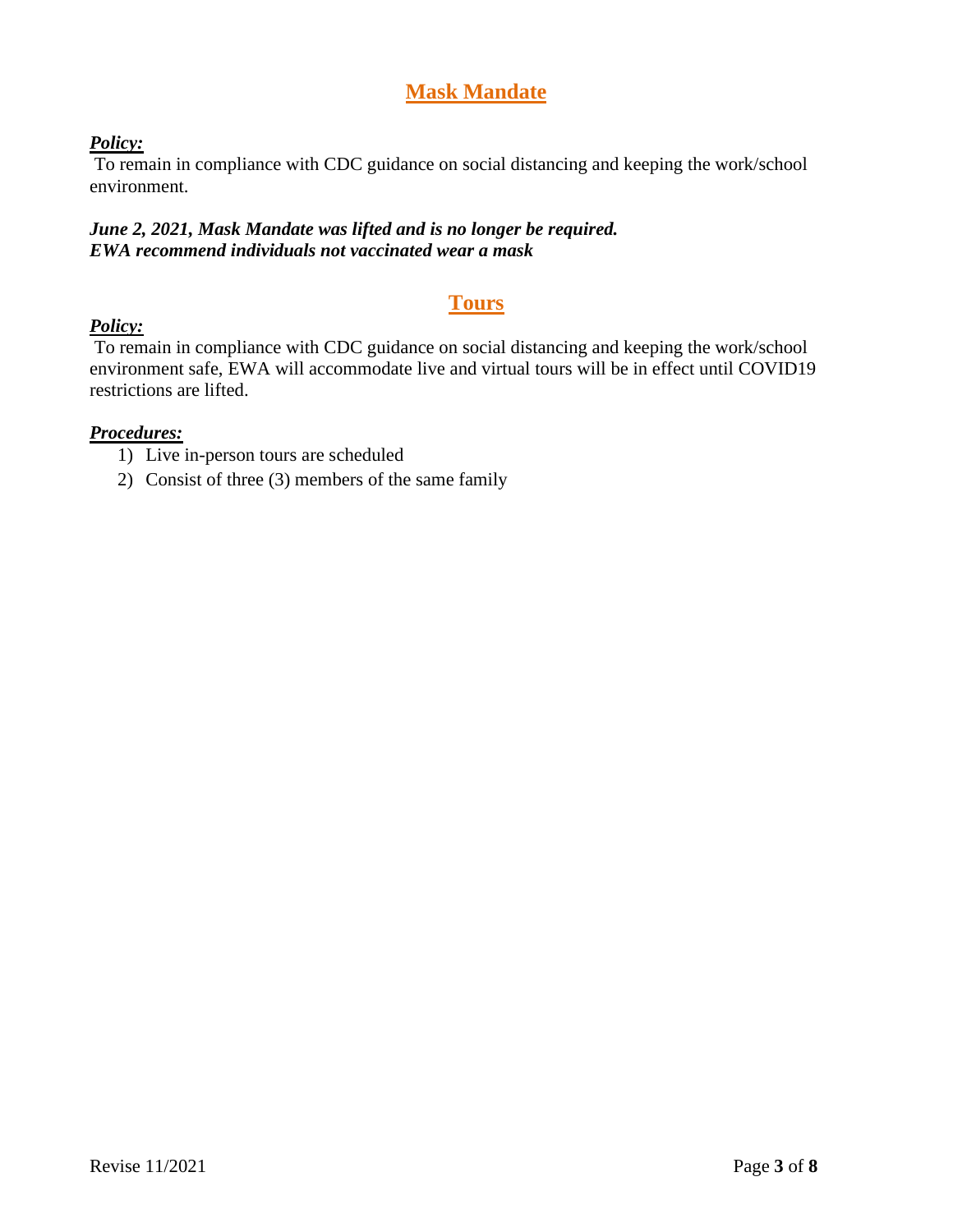# **Preparedness/Student Return- ALL Campuses**

### *Policy:*

To remain in compliance with CDC guidance on social distancing and keeping the work/school environment safe, EWA will accommodate current students with remaining hands-on training the following procedures will be in effect until COVID19 restrictions are lifted.

#### *Procedures:*

- 1) All EWA break/lunchrooms are open.
- 2) Refrain from congregating in large groups.
	- a. Public Water Fountain Temporary closed
- 3) Staff, Guess, and Students recommended to wear a mask but not require
- 4) Use proper personal hygiene.
	- a. Wash your hands with soap and water frequently.
	- b. Use hand sanitizer, a second option
- 5) Refrain from touching your face.
- 6) Cover your mouth when coughing or sneezing.
- 7) If student or staff have any COVID symptoms or COVID must contact administration before coming to school 513.454.3215
- 8) Day students will not stay for night classes/night students will not stay for day classes
- 9) Everyday staff will **wipe down** common areas throughout the day and login times
	- a. Wipe down common areas
	- b. Door handles
	- c. Snack machines
	- d. Spray
- 10) Documenting times
- 11) Have mask available for guest
- 12) Ask questions every morning, doing safety topic
	- a. Are you sick
	- b. Been around anyone with COVID
	- c. Have a fever
- 13) Safety topics will be held in outdoor areas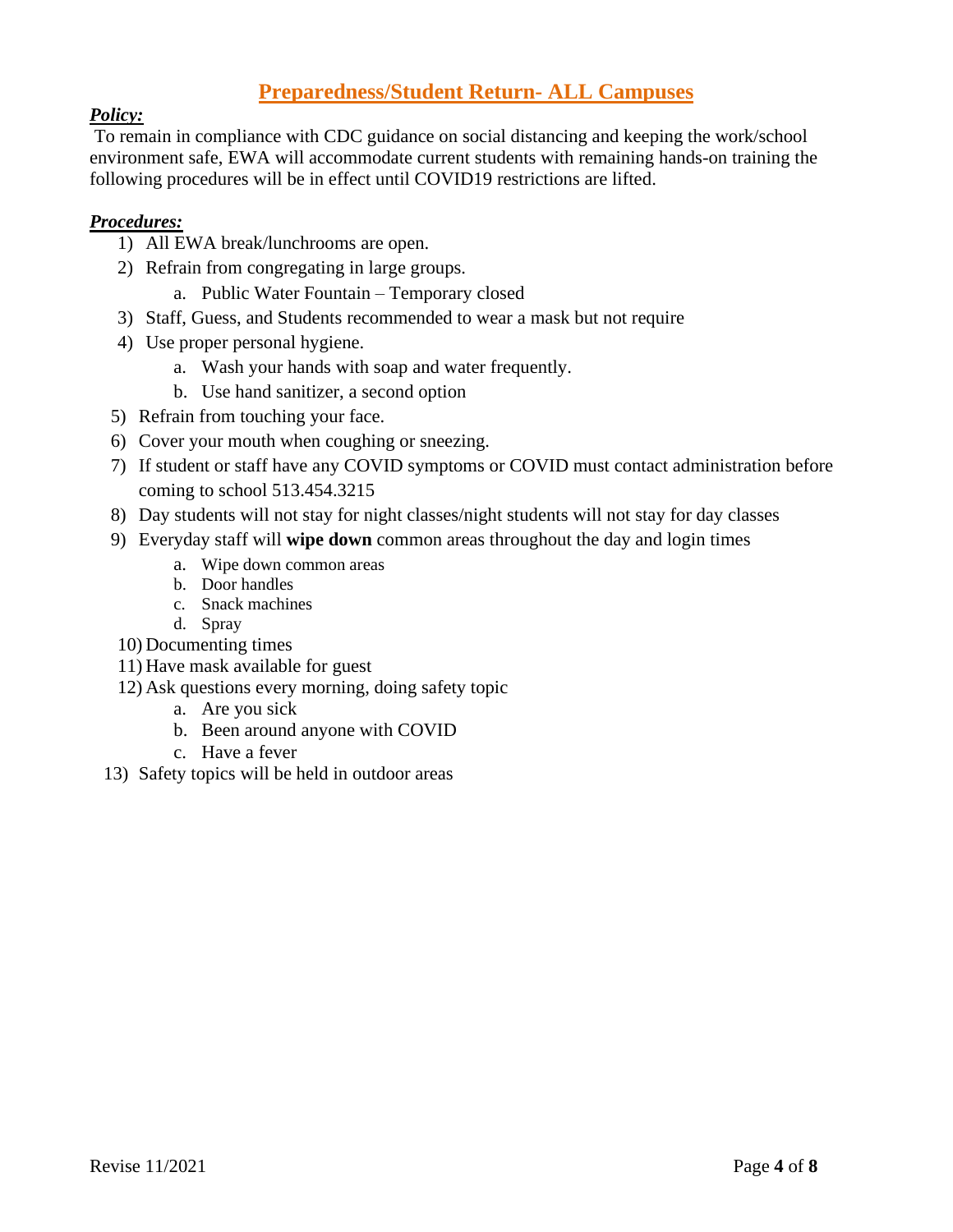# **Lunch/Breaks**

#### *Policy:*

- (1) Adhere to breakroom rules, social distance
- (2) Instructors will monitor late returns and report to the administration for corrections when needed

# **LOAs**

# *Policy:*

Students testing positive must contact Executive Director by email, requesting LOA.

# *Procedure:*

- (1) For the remainder of current classes during the COVID\_19 pandemic student must request for LOAs
- (2) Students must be tested positive to be considered for LOA to be granted a. The non-positive test will not be considered for LOA
- (3) Positive tested students must return with a negative result, extensions are sent to Executive Director for approval
- (4) Students can sign the LOA form upon returning
- (5) The student will request LOA with the Executive Director
- (6) School Director will complete LOA paperwork, have the student sign it, and update FAME with LOA information
- (7) Once signed the paperwork will be given to Admissions Rep. and they schedule the LOA end date on a shared calendar system. In the notes, the entire LOA period will be added.
- (8) Once shared the Bursar/Administrative Assistant will update the student's graduation date in FAME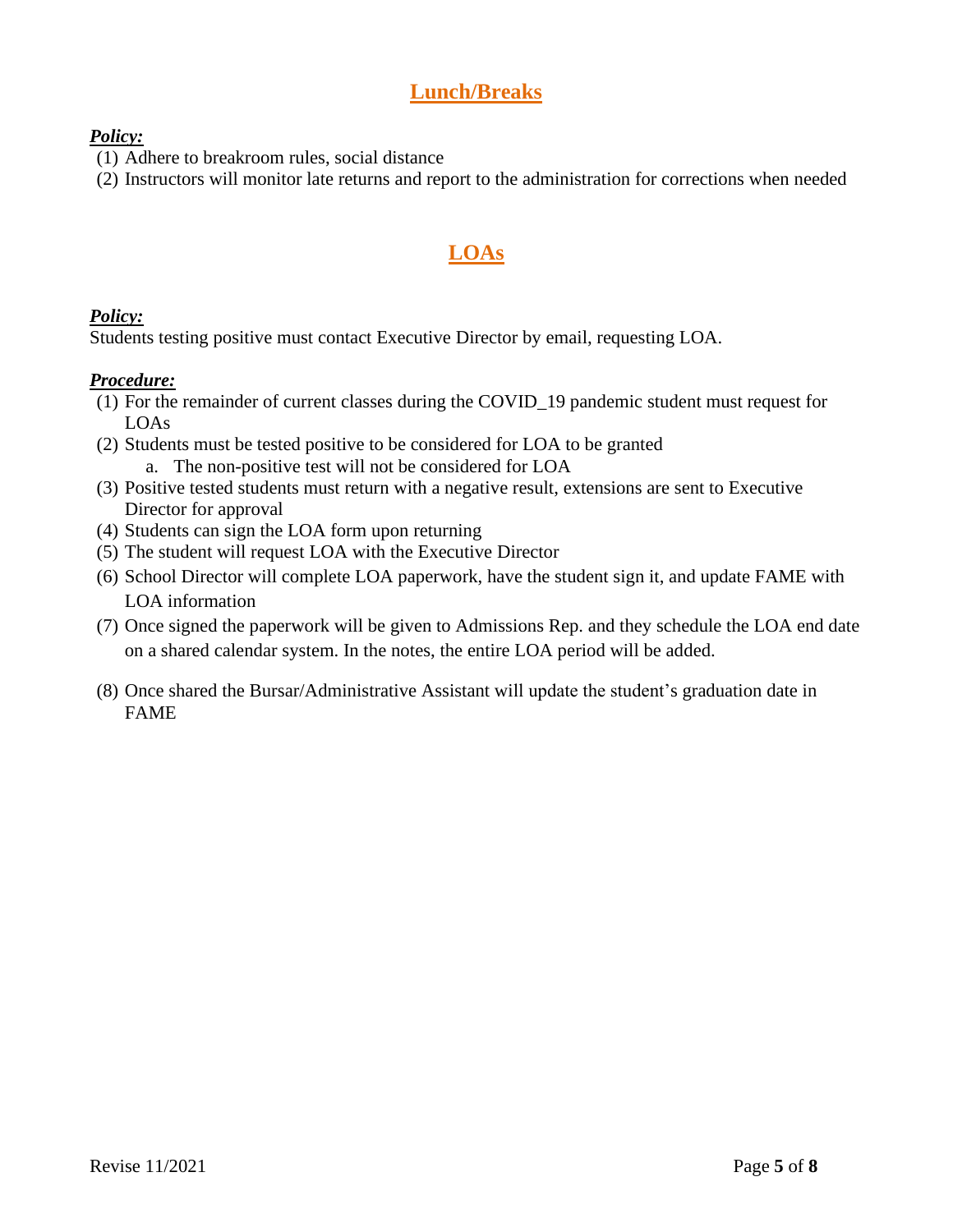# **Steps to prevent spread / if possible, exposure <sup>1</sup>**

Closely follow CDC guidelines

## *Highly recommended for testing as soon as positive if anyone show any signs*

- $\checkmark$  **Student**(s) removed from the population, during the containment phase, case investigation, and contact tracing are needed to stop transmission and prevent a large outbreak from occurring
	- o Quarantine for seven days before testing
		- If negative need a doctor note to return to class
	- o Positive need doctor note to return to class
		- Quarantine for 7 days & retest
	- o Placed on LOA with the COVID19 guidelines
- $\checkmark$  **Staff(s) removed from the population,** must notify H.R. with safety
	- o Quarantine for seven days before testing
		- If negative need a doctor note to return to work
	- o Positive need doctor note to return to work
		- Quarantine for 7 days and retest
	- o Contact H.R. for information regarding benefits
- $\checkmark$  **Sanitation**, all areas will be sanitated immediately
	- o Everyday staff will **wipe down** common areas throughout the day and login times
- $\checkmark$  **Public Notification** sent in multiple formats, such as emails, SMS, and/or voice messages
- $\checkmark$  **Conduct Contact Tracing**, Case investigation and contact tracing can be handled by one properly trained person when anyone diagnosed with COVID-19 and their close contacts can be interviewed by the staff member within 24 hours of being reported
	- o *Case Investigation* Interviewing clients with COVID-19, eliciting their close contacts, monitoring the clients for COVID-19 symptoms, connecting clients to resources to support self-isolation
	- o *Contact Tracing* Notifying close contacts of their potential exposure, referring them to testing, monitoring them for COVID-19 symptoms, connecting contacts to resources to support self-quarantine

#### ✓ **Must have 'negative' test results before returning**

- o Follow-up, documentation
- ✓ **Confidentiality**
	- o All public health staff involved in case investigation and contact tracing activities with access to such information should sign a confidentiality statement acknowledging the legal requirements not to disclose COVID-19 information. Efforts to locate and communicate with clients and close contacts must be carried out in a manner that preserves the confidentiality and privacy of all involved. This includes never revealing the name of the client to close contact unless permission has been given (preferably in writing), and not giving confidential information to third parties (e.g., roommates, neighbors, family members).
	- o Maintaining confidentiality during COVID-19 case investigations and contact tracing can be particularly difficult in congregate settings. Prior discussions with the client can generate solutions for safeguarding confidentiality. Onsite administrators/employers who already know confidential information regarding a client or contacts can be asked to respect confidentiality, even if they are not legally bound to do so

# **ALL PRIOR PROTOCOLS PUT IN PLACE WILL CONTINUE**

Revise  $11/2021$  Page 6 of 8 <sup>1</sup> <https://www.cdc.gov/coronavirus/2019-ncov/php/contact-tracing/contact-tracing-plan/overview.html>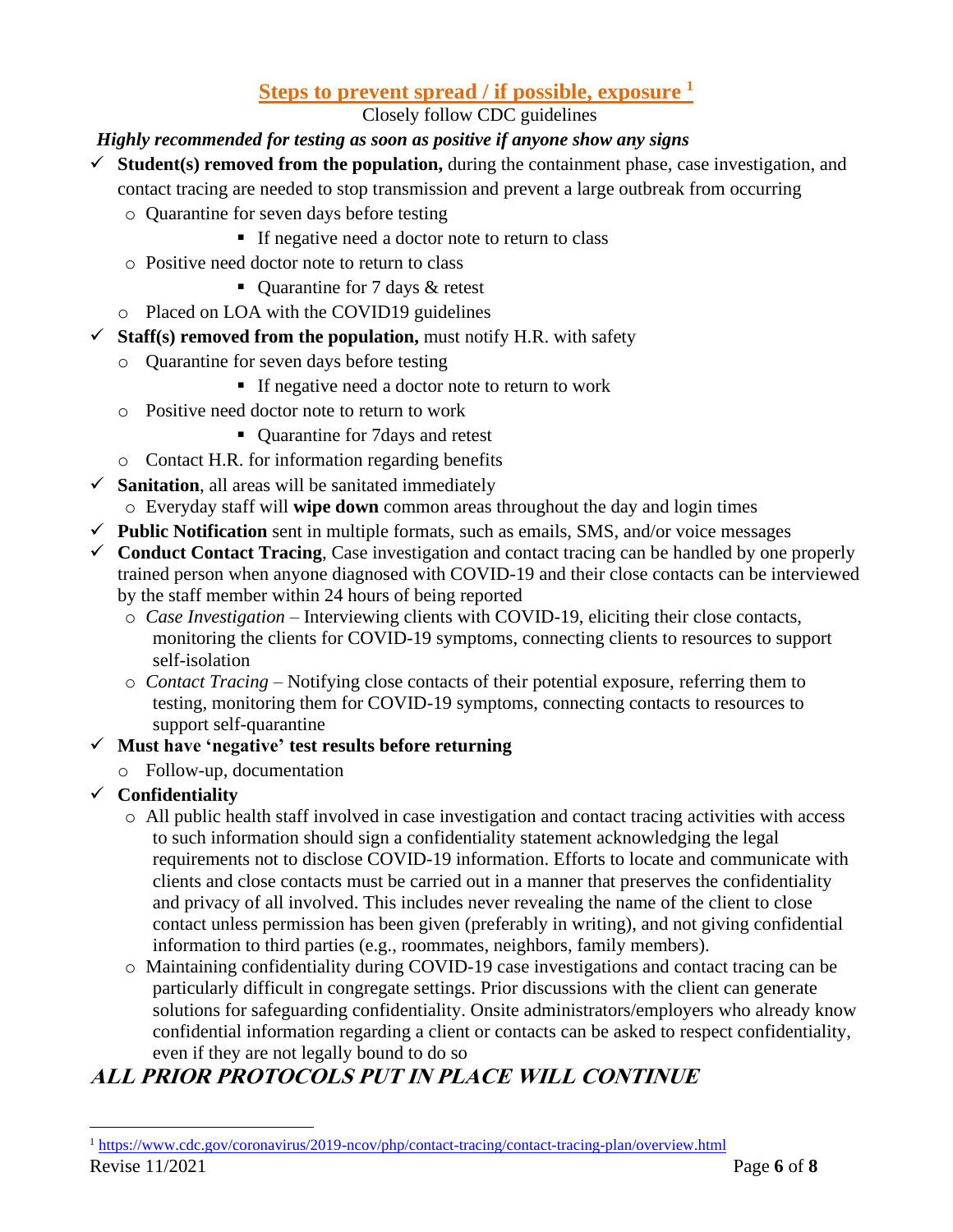**SEE PAGE 8 COVID MATRIX**